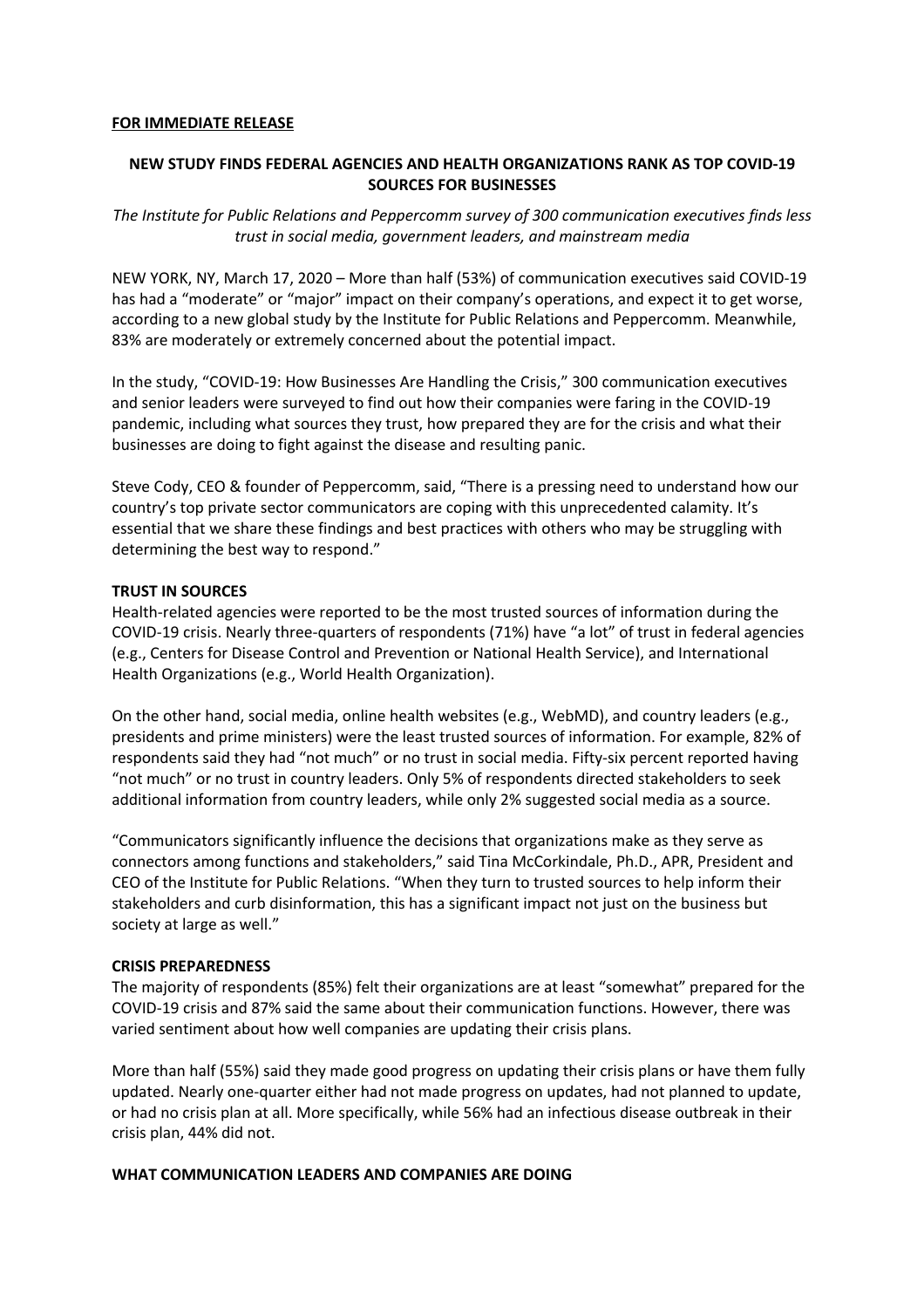More than three-quarters of respondents (81%) said the communication function has been "very important" or "important" to the company's COVID-19 response.

Rob Clark, Chief Communications Officer at Medtronic, was not surprised by these results. "People in our function are being heavily relied on in a time like this," said Clark. "We are the tip of the spear on this issue and rightfully so."

While three-quarters (75%) of respondents said their communication function was "very involved" in communicating internally, this drops to 58% of respondents who say their communication function was "very involved" in communicating externally. Eighty-one percent of respondents said employees were a "high" or "essential" priority, which dips to 66% for customers and 35% for suppliers.

Businesses are employing a variety of tools to communicate with their employees, including internal platforms, mobile apps, and hotlines. They have also made efforts to increase sanitation practices, including increasing sanitation stations, safety guidelines, and even some using thermal/temperature scanning to detect illness.

"All of our employees have access to Medtronic's intranet, and the banner right now is our COVID-19 hub," said Clark. "It provides all the information needed on travel, health, and anything that will help. You can access this from your mobile as well. Nearly half of our company has made use of it, making it the most trafficked digital resource we've ever had."

Clark was not surprised that this has been such a valuable resource and feels it is intrinsic to his company's mission.

"This has a personal impact on everyone," said Clark. "People aren't sure what to think and what it means for them personally or for their families. So, they're looking for any guidance on what to do. We, as the employer, should be providing that."

And the help doesn't stop there. Companies are stepping up to do their part. More than half (53%) of the respondents said their companies are helping or plan to help those affected by the COVID-19 crisis.

For the complete report, please visit https://instituteforpr.org/coronavirus-covid-19-comms-report/

###

Methodology: The Institute for Public Relations conducted an online survey of 300 communication executives and senior leaders from March 5 -10, 2020 to find out how their company and their communication function are responding to the coronavirus. The margin of error based on the sample size is +/- 6%, but please note this was not a random sample.

To give context to the survey, as of March 11, more than 120,000 people were infected with COVID-19 around the world, with more than 4,600 deaths. On March 11, the World Health Organization updated the classification of COVID-19 from an epidemic to a pandemic.

# **About The Institute for Public Relations**

Founded in 1956, the Institute for Public Relations is an independent, nonprofit foundation dedicated to *the science beneath the art of public relations™.* IPR creates, curates, and promotes research and initiatives that empower professionals with actionable insights and intelligence they can put to immediate use. IPR predicts and analyzes global factors transforming the profession, and